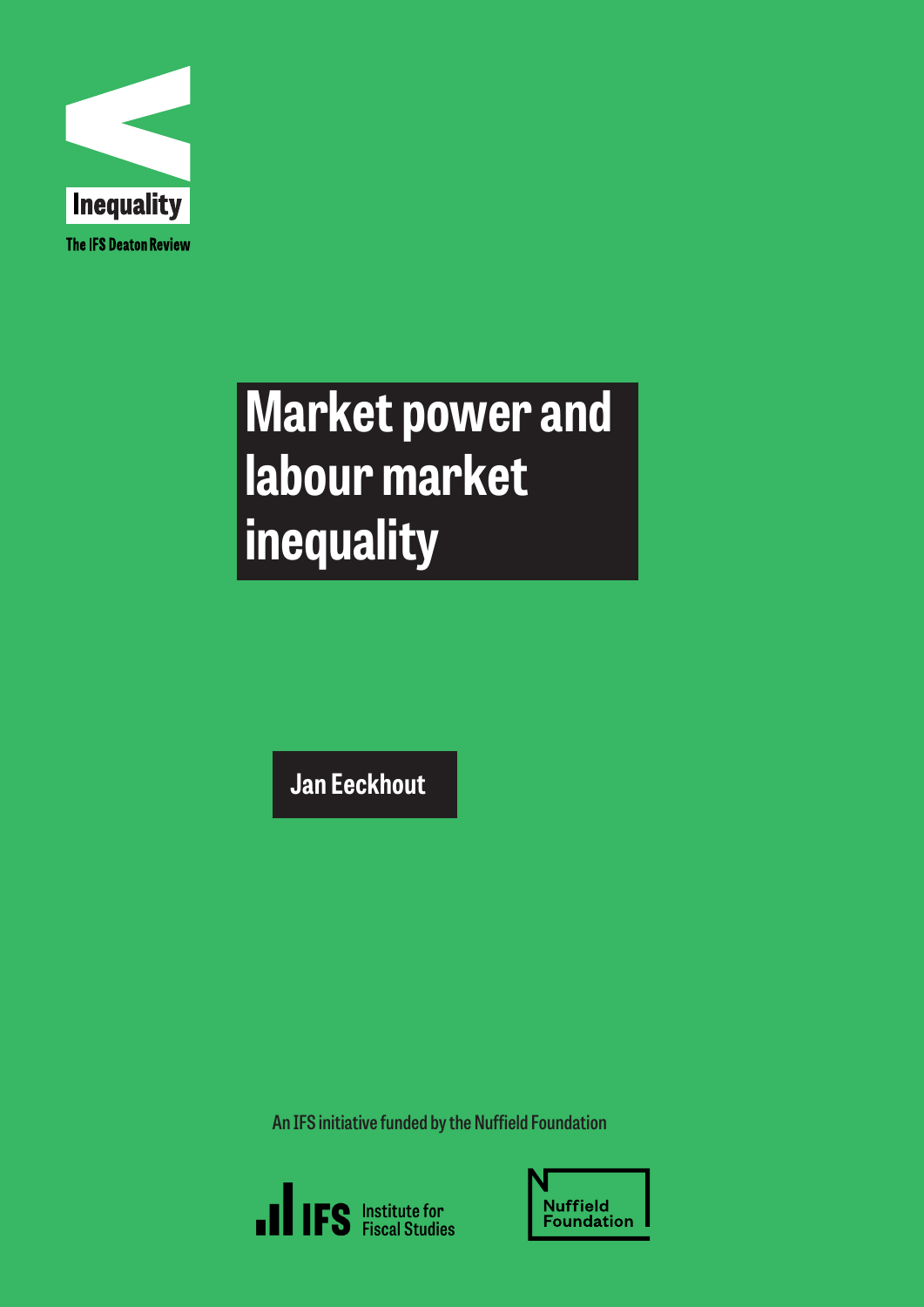# Market power and labour market inequality

# Jan Eeckhout (UPF Barcelona)[1](#page-1-0)

# **Introduction**

Technological change is often proposed as the main driver behind the enormous rise in inequality in the UK and elsewhere in the last four decades. Some workers have become extremely productive, be it because their skills have become much more valuable because the falling prices of capital goods such as tech products enhance their productivity, or because the reach of what they produce now extends so far in a global economy that any small differences in ability are amplified, with enormous winner-take-all benefits. In contrast, those less fortunate have seen stagnating wages. An open question is what the role is of firms, and of inequality of firms. And because firm size is intimately related to market power, the question is what the role is of market power for inequality in the labour market. Does market power offer an alternative (and complementary) explanation to technological change for the rise in inequality?

The chapter by De Loecker, Obermeirer and Van Reenen (2022) offers a fascinating account of the role of firms and inequality in the UK economy. In broad lines, their facts confirm the trends in the United States and in countries in the European Union. Productivity growth has slowed down, firm productivity dispersion has increased, mark-ups, mark-up dispersion and concentration have increased, and there is a rise in the concentration of large firms. At the same time, this evolution that is transforming the distribution of firms is accompanied by fundamental changes in the labour market: wage growth has slowed down, wage dispersion across firms has increased, and business dynamism (firm creation and labour reallocation) have declined.

Firm inequality (in mark-ups, profits, employment, sales, etc.) is closely intertwined with market power. Firms that exert market power tend to be larger for two reasons: (1) market power often stems from a smaller number of competitors, which means the same market is served by fewer firms who have higher market shares; (2) even if the number of competitors remains the same, market power often originates in technological advantage and hence heterogeneity in productivity – with more productivity dispersion, mark-ups, as well as mark-up and firm size dispersion, increase. For much of what follows in this discussion, I focus on labour market inequality due to market power. And while market power has the obvious efficiency implications and loss of consumer surplus, it also affects the labour market and inequality.

As De Loecker, Obermeirer and Van Reenen argue, society does not care about inequality between firms *per se*, only about inequality among people. Inequality between firms comes at the centre of the inequality debate if there is a link between firm inequality and inequality between people. When output and labour markets are perfectly competitive, the firm size and its distribution does not affect inequality in the labour market. Workers are paid their marginal product and firms generate such a marginal product in the most efficient way, whether that be in large or small firms.

Things are different when firms have market power. The first and most obvious source of inequality is the rise in profits and a decline in labour income. In this commentary, I discuss the

<span id="page-1-0"></span><sup>&</sup>lt;sup>1</sup> I am grateful for support from the ERC, Advanced grant 882499.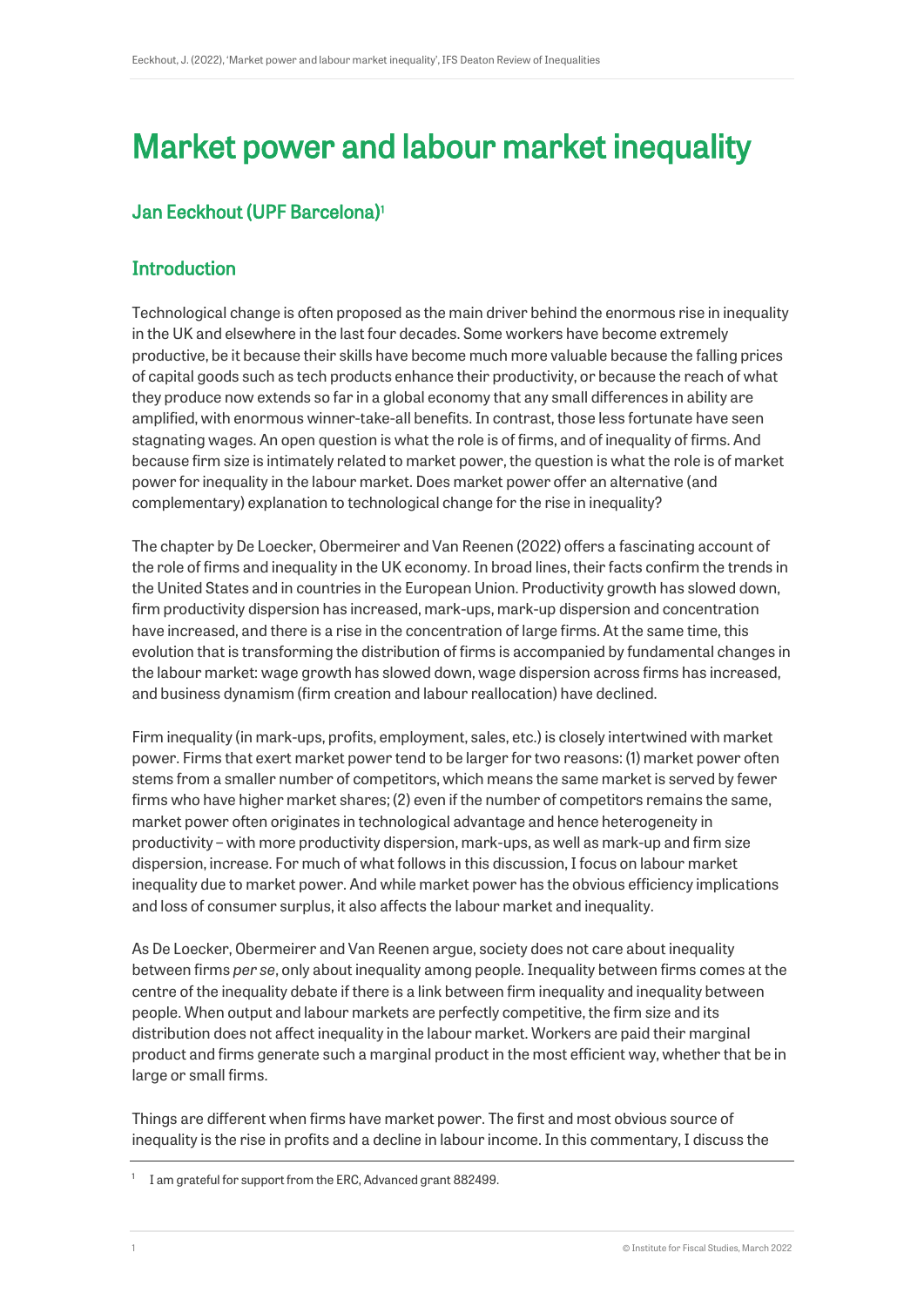findings in the chapter regarding the labour share in the UK. Even if inequality between workers does not change, this change in the distribution of resources will show up in an increase in inequality between capital and labour income, which will affect wealth inequality. Moreover, the increase in market power and firm inequality leads to an increase in the concentration of profits, which in turn affects the distribution of wealth. But there is not merely an issue of redistribution between profits and wages (or capital and labour). I also discuss the effect of market power on wage inequality *between* workers. Finally, I analyse the policy implications and the impact on welfare.

### The labour share

Arthur Bowley (1937) first documented that the share paid to workers as compensation for their labour of an economy's output is constant over time and equal to two-thirds. Initially known as Bowley's law, it became one of the stylised facts that Kaldor (1957) aimed to explain in his model of growth.<sup>[2](#page-2-0)</sup> While there have always been some fluctuations and there are differences in the measured level between countries, until the late 1970s the labour share was constant. Then, in a remarkable reversal, the labour share started to decline for a wide range of countries (see Karabarbounis and Neiman, 2014). In the United States, the labour shared dropped from 65% to 59%. Similar decreases occurred in most other developed economies, as shown by Figure 18 in the chapter (De Loecker et al., 2022).

The UK, however, is the one notable exception where the labour share has remained constant. In the chapter, De Loecker et al. (2022) use different data sources to measure the labour share, using aggregate accounts data (KLEMS), data from the Office for National Statistics (ONS), as well as firm-level data from Historical Orbis (HO). While there are some differences in the measured labour share between the different data sets, especially in the level, between the 1980s and now, there has first been an increase and then, starting in the early 2000s, a decline. Depending on the data source, the decline is more or less pronounced. But over the four decades, there is no decline. There is, however, an increase in the dispersion of the labour share, and there is a decline in some sectors, most notably manufacturing, services and wholesale.

#### The firm's labour share

So why does market power matter for the labour share? To represent things in a simplified manner, consider the following production technology in value added terms,[3](#page-2-1) *yi* = *Ai li* <sup>α</sup> *ki* <sup>β</sup>, where *yi* is the firm's output, and labour *li* and capital *ki* are the inputs in production. First, observe that if the profit share increases, then the sum of labour and capital shares must decline. In fact, because capital and labour are complements, an increase in the profit rate will lead to a decline in both the capital and the labour share:

$$
p_i y_i = w l_i + r k_i + \pi_i \Rightarrow 1 = \underbrace{\frac{w l_i}{p_i y_i}}_{\text{labour share}} + \underbrace{\frac{r k_i}{p_i y_i}}_{\text{capital share}} + \underbrace{\frac{\pi_i}{p_i y_i}}_{\text{profit share}} ,
$$

where *w* is the wage rate, *r* is the user cost of capital and  $\pi_i$  are profits.

Then, the firm that has market power chooses employment *li* to solve the first-order condition of profit maximisation, which implies the equilibrium labour share *wli*/*piyi,*

$$
p_i(1+\varepsilon_i)MPL_i = w \Rightarrow \frac{wl_i}{p_iy_i} = \frac{\alpha}{\mu_i}
$$

<span id="page-2-0"></span><sup>2</sup> See also Eeckhout (2021) for a discussion.

<span id="page-2-1"></span>We assume there are no intermediate inputs or fixed costs.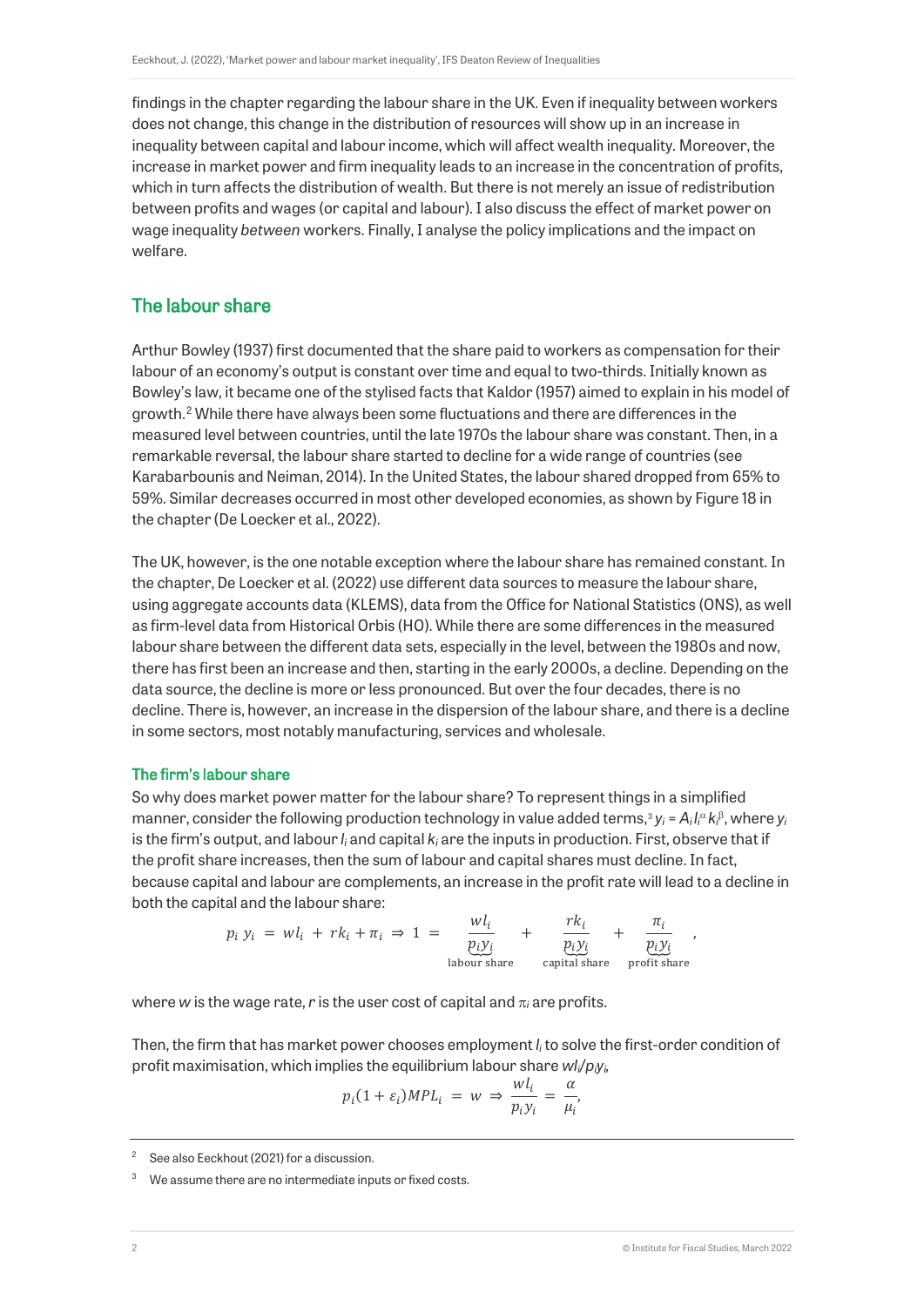where  $\varepsilon_i$  is the price elasticity of demand in the presence of market power and the mark-up

$$
\mu_i = \frac{p_i}{w/MPL_i} = \frac{1}{1+\varepsilon_i}.
$$

There is a direct, inverse relation between the firm's mark-up µ*<sup>i</sup>* and the labour share. Firms that have higher mark-ups spend less on labour. At the firm level, there is a robustly significant negative correlation between mark-ups and the labour share in the US (see De Loecker, Eeckhout and Unger, 2020). The negative correlation with mark-ups holds also for the capital share, of which the chapter reports evidence of a decline. The remainder of the output goes to profits.

#### The aggregate labour share

The individual labour share is mute on one important aspect of inequality, which is the general equilibrium effect on wages. Individual firms take *w* as given, but if there is a large enough group of firms that exhibit an increase in market power, then this leads to a decline in demand in the aggregate. Even in a competitive labour market, with an aggregate upward-sloping labour supply curve, the decline in labour demand will lead to a drop in wages. When we calculate the aggregate labour share therefore, we obtain

$$
\frac{wl}{py} = \sum_i m_i \frac{wl_i}{p_i y_i},
$$

where *mi* is the weight of the firm. The impact of widespread market power is a decline in aggregate output *y*, a decline in the wage rate *w* due to the general equilibrium effect, and a decline in labour force participation  $L = \sum_i l_i$ . Even if the labour share were constant, the rise of market power would lead to a decline in output and welfare. Still, we expect the decline in the economy-wide wage bill (via a decline in the wage rate and labour force participation) to be larger than the decline in output. Hence, the rise of market power is expected to lead to a decline in the aggregate labour share.

#### Why is the UK different?

Despite a similar evolution of market power in the UK, and given the tight inverse relationship between the labour share *wli*/*piyi* and mark-ups µ*<sup>i</sup>* at the firm level, it is absolutely puzzling that the aggregate labour share in the UK has not declined. This is one of the major challenges that De Loecker et al. (2022) pose and it is in want of an explanation. Let me propose some possible avenues along which we have a chance of gaining further insights. Each of these avenues dips into one or both of the following explanations: either the labour is indeed constant and there is a missing piece that can help us understand the puzzling dichotomy between the constant labour share and increasing mark-ups; or the labour share is decreasing but we need to make adjustments to measurement. I discuss seven possible explanations.

(1) Heterogeneity and aggregation. The inverse relation between the labour share and mark-ups holds at the firm level. To obtain the aggregate labour share, aggregation matters. This is particularly salient when heterogeneity across firms increases, as is the case during this period. The labour share aggregated from firm-level data is comparable with the labour share measured using aggregate accounts data (such as KLEMS) only if the weight used is the sales share of the firm,  $m_i = p_i y_i / \sum_i p_i y_i$ , which implies that

$$
\frac{wl}{py} = \sum_i m_i \frac{wl_i}{p_i y_i} = \frac{\sum w l_i}{\sum_i p_i y_i}.
$$

This is what De Loecker et al. (2022) do, so I do not think that this can explain the inconsistency. It is true that the different data sets lead to very different levels in the labour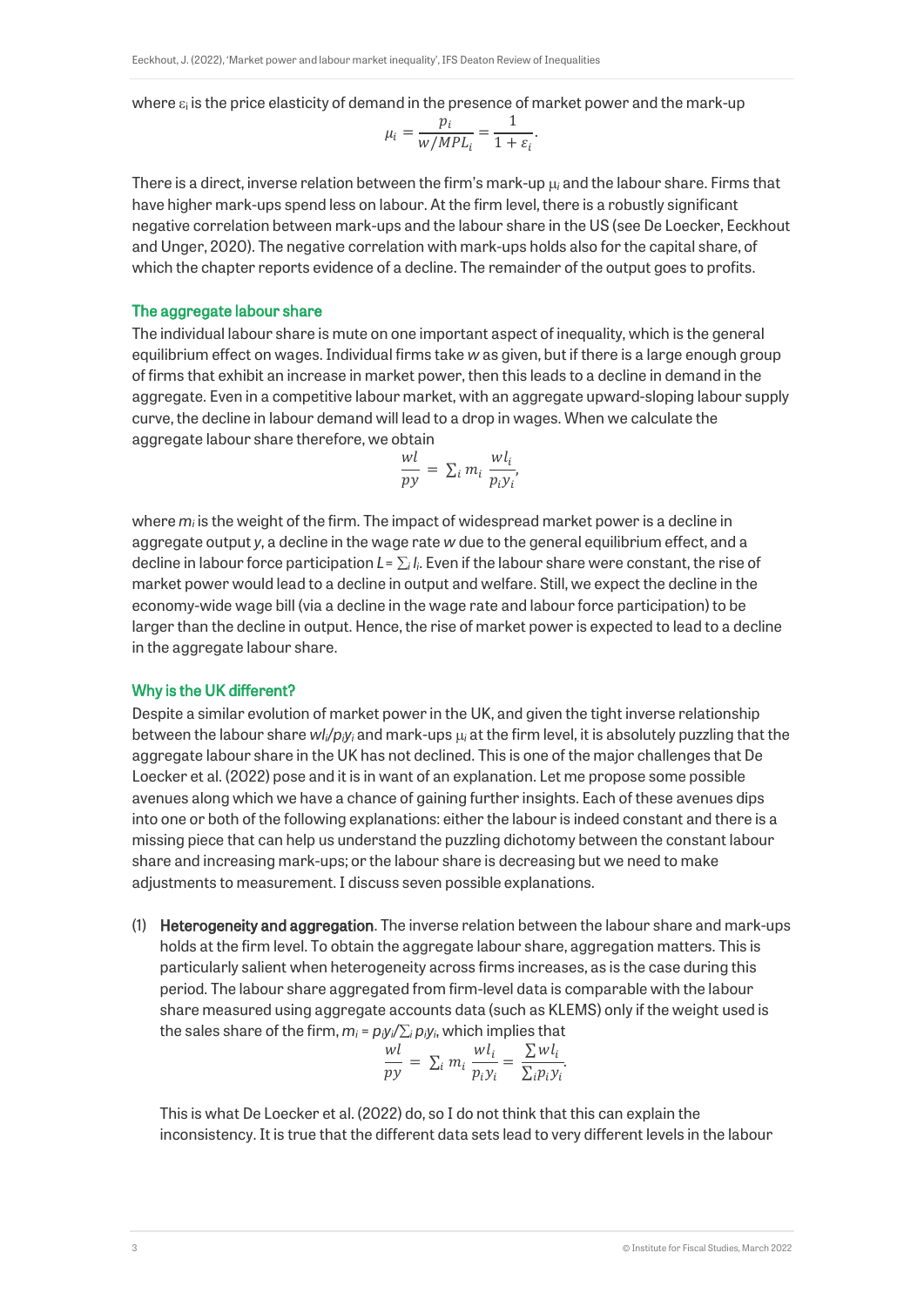share,<sup>[4](#page-4-0)</sup> which may lead to the omission of important groups of workers in the case of the firm-level data, and can potentially generate systematic selection over time. Government services (which tend to have a higher labour share) and self-employment are often left out and the composition may have shifted.

Another issue can be due to the composition of sectors and industries. The labour share declines most in manufacturing, for example, and less in other sectors, and the particular UK composition of industries with a high representation of services may explain the dichotomy between rising market power and a constant labour share.

- (2) Overhead and fixed costs. We know from the US data that overhead and fixed costs have increased. The labour share relation with mark-ups is only about variable, production labour. Overhead costs also include expenditure on labour, but that share of labour is not variable and cannot be linked to the mark-ups. Top incomes tend to be part of overhead costs, and if overhead costs in the UK consist disproportionately of labour, then we may see a declining variable labour share, but a constant labour share once overhead labour is included. The former determines mark-ups, whereas the latter is used in aggregate data.
- (3) Profits. We can get a hint of higher overhead costs from looking at profits (see Figure 1). Even under perfect competition, if overhead costs increase, mark-ups necessarily increase to avoid negative profits – so we may well see rising mark-ups whereas profit rates are not increasing. We see some clear evidence from publicly traded firms that profits in the UK have risen, especially since the mid-1990s, from around 2\% of sales to over 8\%. This is in line with the measure of profitability in the broader sample of firms in HO (EBITDA; see Figure 8 in De Loecker et al., 2022), though the increase is more moderate, from 9.5\% to 11.5\%.

If we look at the ratio of profits to the wage bill at the firm level (for publicly traded firms), that ratio is increasing from around 10\% to over 60\%. This is not surprising given the sharp rise in the profit rate and a constant wage bill share. So profits have gone up, and they have gone up relative to wages, which seems to support the notion that the labour share, at least in the publicly traded firms, must have decreased.

But this seems to be contrary to what we find when considering the market value as a measure of profitability. The market value is the discounted flow of expected dividends and hence profits. Figure 1(c) shows the average ratio of market value to sales. For the same data, we see that this measure of profits is at the same level now as it was in the late 1990s. The inflation-adjusted stock market index for the UK confirms the absence of growth in the average stock market valuation (Figure 1(d)). This seems to suggest that for the same firms, market value as a share of sales has not increased while the profit rate has. This contradictory finding is puzzling – especially as these findings refer to the same sample of publicly traded firms – and might shed some light on what is happening with the measurement of the labour share. After all, profits are the residual of value added after payroll and the user cost of capital (the latter share has also decreased).

<span id="page-4-0"></span><sup>4</sup> The labour share for KLEMS data is in the range 0.7–0.75; for the ONS data, it is 0.5–0.57; and for the HO data, it is 0.61– 0.68.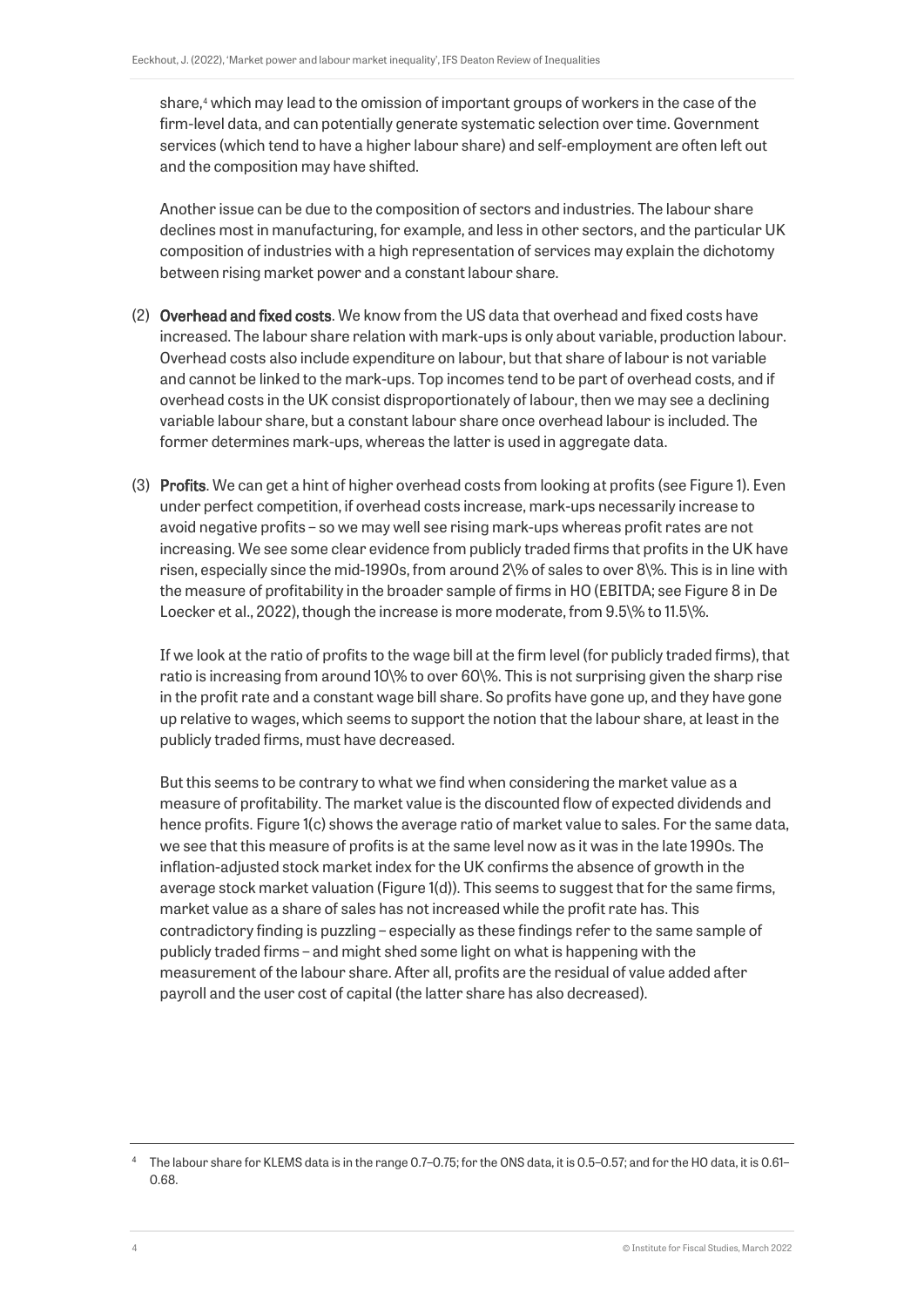

#### Figure 1. Profitability of publicly traded firms in the UK

- (4) Top income inequality. This is related to point (2), the rise in overhead and fixed costs. The mark-up is calculated based on variable inputs. If overhead expenditures contain a large fraction of labour, then even if we see a rise in mark-ups and a decline in the labour share of productive labour, the total labour share of the firm including overhead labour may not have declined. In the aggregate labour share based on national accounts data, overhead labour is included and hence the aggregate labour share is stable, while mark-ups increase and the labour share of production labour decreases. But top income inequality has also increased in other economies, most notably in the US, so it is surprising why the UK would be different in this aspect.
- (5) Technological change. An obvious explanation for the constant labour share is technological change. The labour share in equation (2) depends on the output elasticity  $\alpha$  as well as on mark-ups, and if both increase proportionally, the ratio remains constant. However, there is no evidence of the rise in the output elasticity of labour in the US (or in other countries where people have estimated the production technology) that in addition is large enough to counteract the labour share (see De Loecker, Eeckhout and Unger, 2020). It would be a surprise if the UK economy were to employ a different technology from other countries. However, because technology differs across sectors, there could have been a change in the composition of sectors, which would lead to a different estimated aggregate technology.
- (6) (Mis)measured productivity. One of the robust facts regarding the UK economy is that productivity has stagnated since the mid-2000s. Most authors, as well as the chapter by De Loecker et al. (2022), measure productivity either by labour productivity or by value added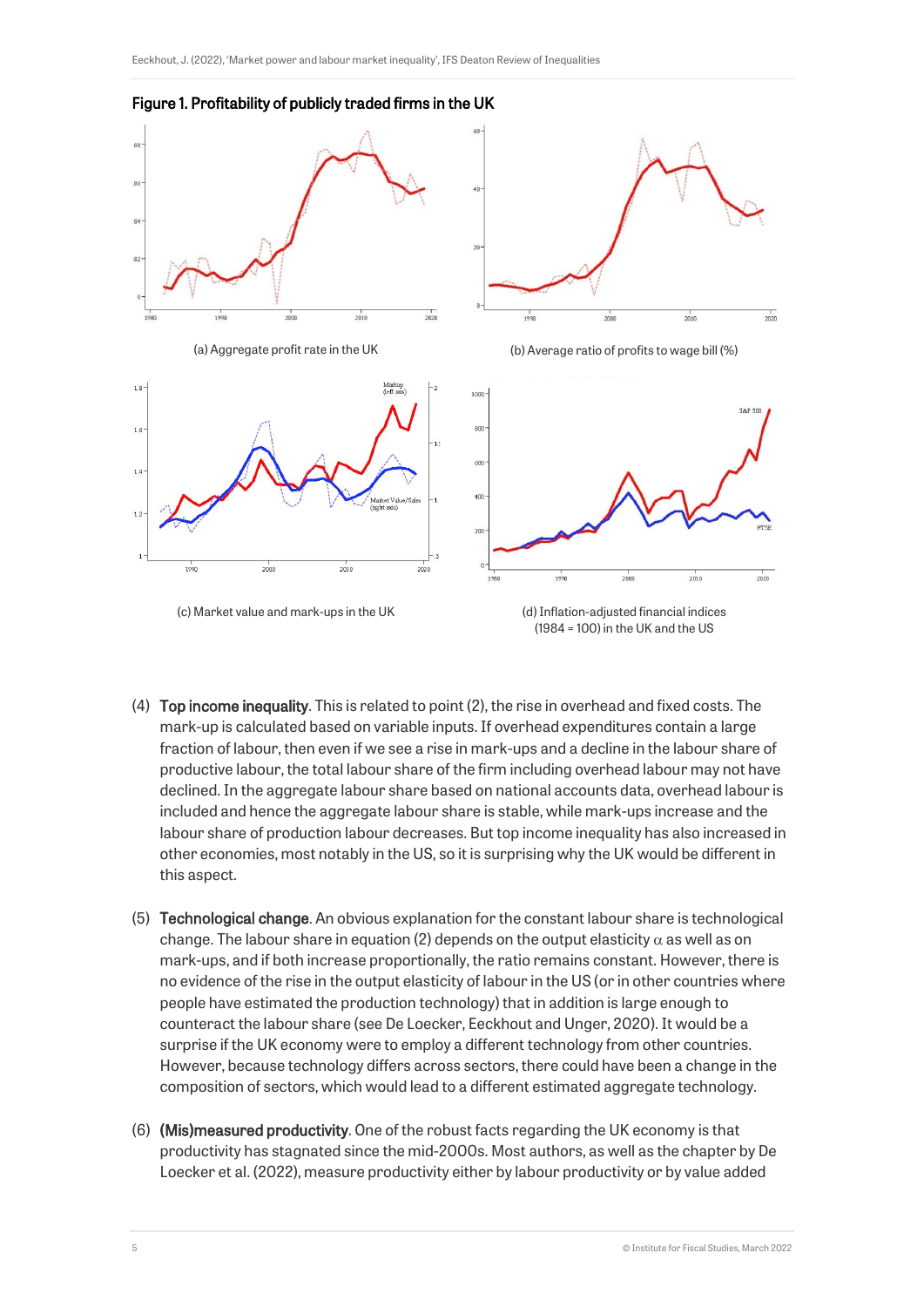per worker. In the presence of market power, both measures are biased. Productivity (or total factor productivity, TFP) 'may be taken to be some sort of measure of our ignorance'.<sup>[5](#page-6-0)</sup> However, if we *know* that firms exert market power, then the productivity should be estimated under a different assumption than perfect competition.

De Loecker, Eeckhout and Mongey (2021) find that productivity measured through the lens of a model with market power is higher than under the assumption of perfect competition. Both measured productivity and value added matter for the labour share because the labour share depends on the wedge between measured productivity and labour compensation.

(7) The effect of policy interventions on wages. The UK has a markedly higher minimum wage than the US and one that has grown in real terms. Even if there is a downward pressure of market power on the equilibrium wage rate in the economy, this policy intervention may prevent a decline in the labour share. Because, under the minimum wage policy, the economy is out of equilibrium, this may have other implications for unemployment and labour force participation, but a binding minimum wage will drive up the labour share. Similarly, trade unionism is likely to lead to higher wages, even if firms have market power. But with waning union coverage, we would expect a labour share that is declining even more.

#### The welfare cost

Even if the labour share in the UK does not decline, market power can still cause a loss in output and a decline in welfare. Market power not only has a general equilibrium effect on wages, it also reduces labour force participation. Even if the market is competitive, with an upward-sloping aggregate labour supply, lower wages lead to a decline in labour force participation.

It is difficult to disentangle the direct effect of market power on the decline in labour force participation because many other factors affect participation.<sup>[6](#page-6-1)</sup> Nonetheless, we find that labour force participation in the UK for males has declined, especially since the late 1980s, from 74\% to 68\% (see Figure 2). Even if the labour share in the UK has not fallen, there is a decline in welfare due to the decline in output as a result of the decline in labour force participation. If the total UK labour force had evolved like the male labour force and there was a representative firm, then a back-of-the-envelope calculation reveals that a 6\% decline in the labour force would have resulted in a 4\% reduction in output. [7](#page-6-2)

#### Declining labour market dynamism

Firms with higher mark-ups not only have a lower labour share, but they also adjust their labour force less frequently (i.e. there is a decline in labour reallocation). Dominant firms can set higher prices because they face a residual demand elasticity that is lower than competitive firms. The lower elastic demand also implies that pass-through of productivity shocks is dampened. Now, in equilibrium, this leads to a decline in labour market dynamism: workers are promoted at a slower rate, and entry of young, labour-creating firms slows down. While dynamism has a positive aspect for workers because job security increases, there are also several negative effects. Unemployment duration increases due to lower dynamism, moving up the job ladder slows down

<span id="page-6-0"></span><sup>5</sup> See Abramovitz (1956, p. 11).

<span id="page-6-1"></span> $6$  Labour force participation depends on other factors than just wages. For example, female labour supply has increased steadily since World War II, and continues to increase to date, from 46\% in the early 1980s to 58\% now. This is the case in most advanced economies. In addition, labour supply also changes along the intensive margin and there is evidence that hours decrease at a constant rate with economic development (see, for example, Boppart and Krusell, 2020).

<span id="page-6-2"></span><sup>7</sup> Suppose we write output in a representative firm economy as *y* = *A l*<sup>α</sup> *k*<sup>β</sup> . Assuming constant TFP, constant capital and an output elasticity of labour of 2/3, then  $4\frac{1}{6}$  = 1 - (1 - 0.06) $^{2/3}$ .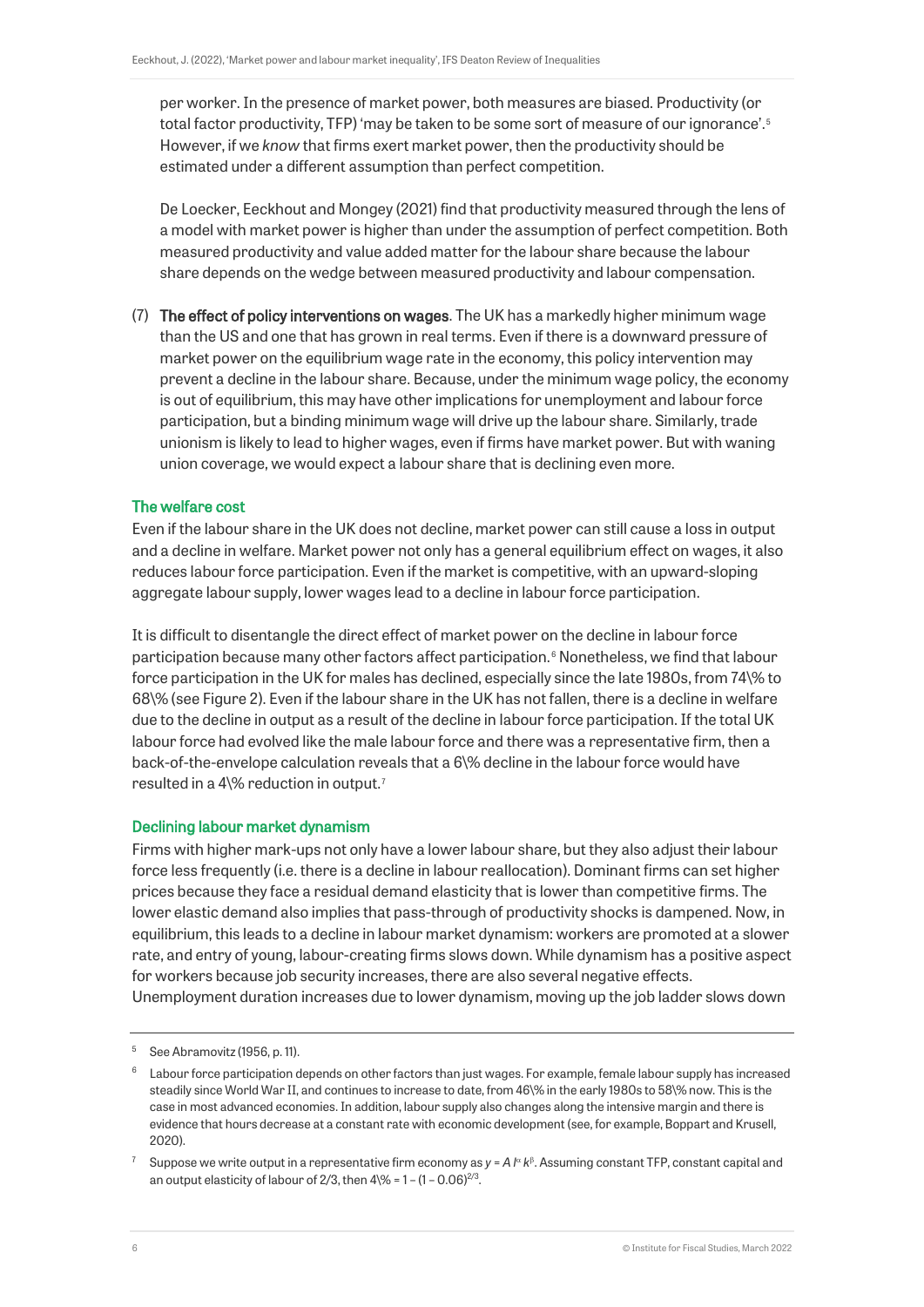because job switching is slower, and it also leads to an increase in inequality. The utility gap between the unemployed and the employed increases, and the wage gap between the different rungs of the job ladder grows.





### Inequality between workers

In addition to the split of output between profits and labour income, market power also affects labour income inequality between workers. I distinguish two routes through which market power affects between-worker inequality: profit sharing and monopsony.

#### Profit sharing

Market power tilts the split of output towards profits and away from wages. Now if the worker wage contains a share in profits, then wage inequality will in part be driven by profits. Therefore, an increase in market power leads to an increase in wage inequality. This is obviously the case for managers who are paid in stock options. Using US data, average executive compensation has increased, especially during the 1990s. $^8$  $^8$  Also, there is a positive correlation between a firm's mark-up and the executive's pay, indicating that market power drives profits and hence also compensation. But this is true not only for managers – those in positions with responsibility and those who supervise other workers are often paid on performance and therefore share in the profits of the firm. Most likely, profit sharing, whether explicit or covert, also contributes to the rise in wage inequality in the UK. An increase in wage inequality is therefore directly driven by an increase in economy-wide market power.

#### Monopsony power

Beyond profit sharing and the overall decline in the wage level, market power in the goods has a direct effect not on wage inequality between workers as measured, but on the skill premium. This is because the mark-up affects the demand for all skills equally. $9$  As a result, the skill premium is independent of the mark-up.

However, market power is not exclusive to the goods market. In the labour market, monopsony power (Robinson, 1933) arises when a firm with market power can affect the individual wages of

<span id="page-7-0"></span><sup>&</sup>lt;sup>8</sup> See, for example, Gabaix and Landier (2008) and Terviö (2008). Also, Smith et al. (2019) show that, because of a tax loophole, professionals set up companies and declare as profits what really is labour income.

<span id="page-7-1"></span><sup>&</sup>lt;sup>9</sup> The mark-up is proportional to the inverse of the goods demand elasticity (by the Lerner rule), and enters equally in the firm optimisation decision for the demand for all skills. There is the potential for a general equilibrium effect.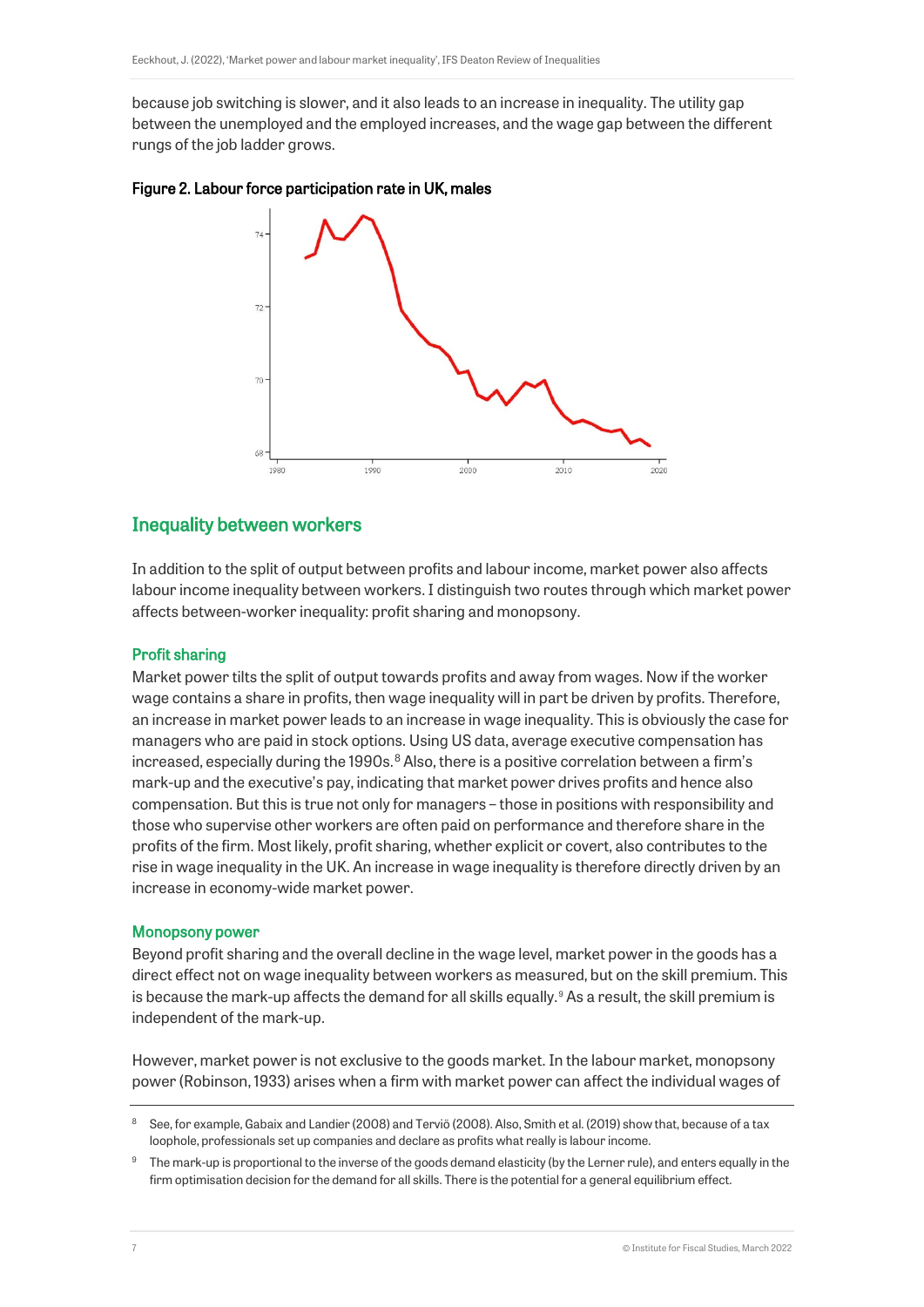workers in the firm. This leads to a mark-down (equivalent to a mark-up) that drives a wedge between the worker's marginal revenue product and their wage. The higher the monopsony power, the higher the wage mark-down.

Interestingly, even if the level of the mark-down is high and firms do exert monopsony power, there is not much of an increase of total monopsony power despite the increase in market power of firms (see, for example, Lamadon, Mogstad and Setzler, 2019). But what is important for wage inequality is that monopsony power for high- and low-skilled workers is differential. The level of monopsony power is higher for the high-skilled than for the low-skilled – see Goolsbee and Syverson (2019) and Deb et al. (2021) – and, over time, monopsony power for the low-skilled has increased while that for the high-skilled has decreased. The rise in market power thus results in an increase in wage inequality.

## **Policy**

With the rise of inequality driven by market power, there is now a role for policy not just to redistribute, but also to improve efficiency. Market power creates distortions and deadweight loss that, on grounds of the first welfare theorem, demand government intervention that is Pareto-improving. Inequality-reducing policies can thus also be efficiency-enhancing. Those policies can counter both wage stagnation and wage inequality between workers.

Policies that address inequality therefore need to tackle the rise of market power. The first-best policy option therefore is to address the causes of market power. Some of the causes stem from weak antitrust enforcement, but technological change and globalisation are at least as important drivers of the rise of market power (see De Loecker, Eeckhout and Mongey, 2021). Even in a firstbest world, therefore, antitrust authorities face a delicate trade-off between maintaining the productivity gains from technological progress and reigning in the deadweight loss of the dominant firms. Breaking up firms is therefore not necessarily the best option. Instead, regulation such as interoperability maintain the advantages of scale economies but engender competition between firms operating with this technology that keeps the scale advantages.

Because the effects on wages and wage stagnation are economy-wide, general equilibrium effects, this poses serious legal challenges beyond current antitrust enforcement that addresses the effect of a firm's impact on the consumers of its goods. Because generalised market power has implications for the economy-wide wage, antitrust intervention needs to go beyond those directly affected by the firm's action, an externality. Antitrust legislation is currently not equipped to deal with these externalities that result in labour market inequality.

Finally, while income and profit taxation can help to correct some of the distortion acting as a Pigouvian tax as well as redistribute income (see Eeckhout et al., 2021), taxation of income and profit is unable to weed out the root cause of market power, which is necessary to achieve first best. This can only be achieved with antitrust policy and regulation.